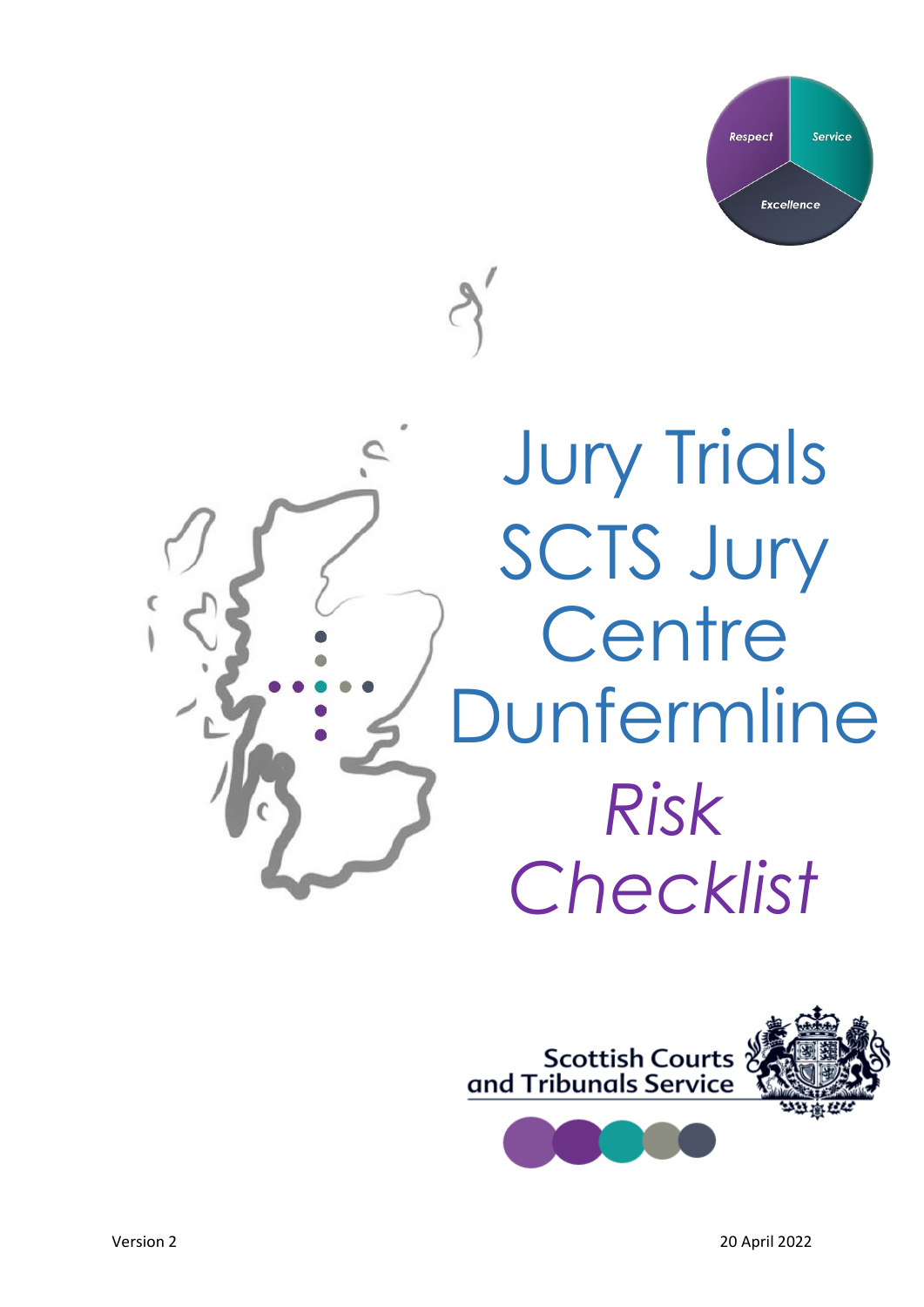## **SCTS JURY CENTRE DUNFERMLINE**

|      | <b>Conditions to be met</b>                                                                                              | <b>Desirable</b><br>/Essential<br>(D/E) | <b>Physical Distancing</b><br>& Public Health<br><b>Adherence</b> |                 | <b>Comments / Notes</b>                                                                                                                                                                                                                                    |
|------|--------------------------------------------------------------------------------------------------------------------------|-----------------------------------------|-------------------------------------------------------------------|-----------------|------------------------------------------------------------------------------------------------------------------------------------------------------------------------------------------------------------------------------------------------------------|
| Ref  |                                                                                                                          |                                         | In<br>place                                                       | Not in<br>place |                                                                                                                                                                                                                                                            |
|      |                                                                                                                          |                                         |                                                                   |                 | <b>Section A: Jurors</b>                                                                                                                                                                                                                                   |
| A.1  | Juror Assembly Area or suitable<br>secure room for jurors to<br>assemble.                                                | E                                       |                                                                   | X               | Assembly area not required as jurors directed to their seat by SCTS staff on arrival.                                                                                                                                                                      |
| A.2  | Juror deliberation room with<br>rooms mapped out for social<br>distancing                                                | E                                       | $\boldsymbol{\mathsf{x}}$                                         |                 | Jurors will deliberate in the room they are based in. All seats have been numbered<br>accordingly which adhere to social distancing.                                                                                                                       |
| A.3  | Separate jury entrance                                                                                                   | D                                       |                                                                   | $\mathsf{X}$    | All jurors will enter through the main entrance / exit. Another entrance has not been<br>identified.                                                                                                                                                       |
| A.4  | Staff resource to manage and<br>marshal juror movements -<br>including jury queues to building<br>and access to toilets. | E                                       | $\boldsymbol{\mathsf{x}}$                                         |                 | There are adequate staffing levels and Odeon staff on site to manage and marshal<br>juror movements.                                                                                                                                                       |
| A.5  | Jury journey/transition through<br>the centre complies with social<br>distancing throughout.                             | E                                       | $\mathsf{x}$                                                      |                 | Juror journeys have been mapped to comply with physical distancing. Banners to<br>indicate appropriate distance. SCTS and Odeon staff have been trained to move juries<br>in physically distant groups. Jurors will be briefed by SCTS staff on protocols. |
| A.6  | Adequate provision for jurors to<br>store their own refreshments<br>and personal belongings.                             | E                                       | $\mathsf{x}$                                                      |                 | Personal belongings remain with the juror throughout the trial proceedings                                                                                                                                                                                 |
| A.7  | Car parking on site or nearby.                                                                                           | D                                       | X                                                                 |                 | All day, free public car parking is available.                                                                                                                                                                                                             |
| A.8  | Hand sanitisers and cleaning<br>materials available for use.                                                             | E                                       | $\pmb{\mathsf{x}}$                                                |                 | Hand sanitiser and wipes have been placed into all rooms and are replenished as<br>required.                                                                                                                                                               |
| A.9  | Jury notices to be available on<br>each juror seat day before trial.                                                     | E                                       | $\boldsymbol{\mathsf{x}}$                                         |                 | Guidance issued in advance to all potential jurors and juror packs are provided to<br>jurors on the day of trial.                                                                                                                                          |
| A.10 | Jury line of sight to be tested<br>with social distancing in place.                                                      | E                                       | $\pmb{\mathsf{X}}$                                                |                 | Jurors view the trial remotely. Tests have taken place to ensure that the camera<br>angles are in the correct positon and seats have coverings with numbers.                                                                                               |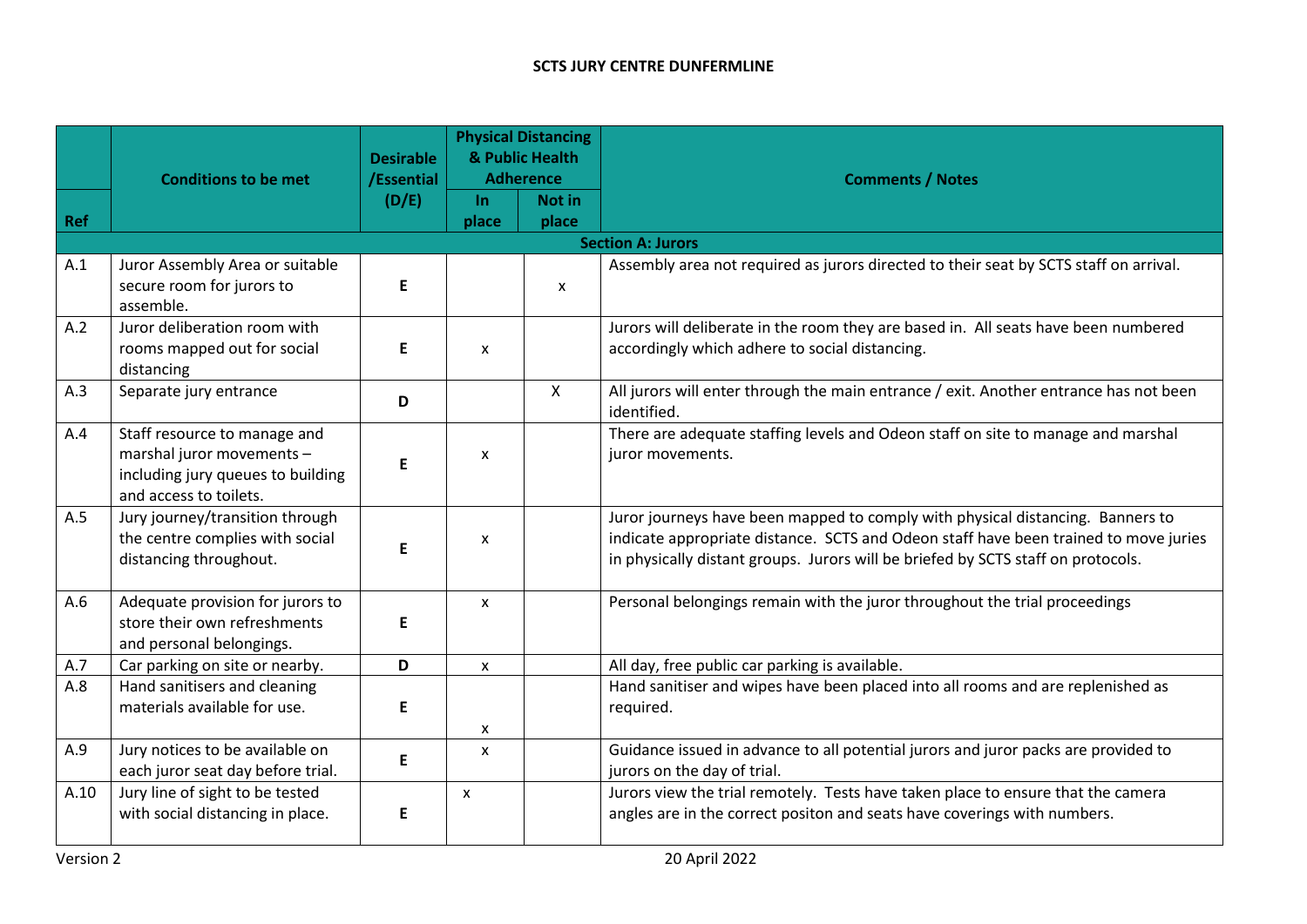|             | <b>Section B: General</b>                                                                                                                                                                                                                                       |             |                |                                                                                                                                                                                                                                                                                                                                |  |  |  |
|-------------|-----------------------------------------------------------------------------------------------------------------------------------------------------------------------------------------------------------------------------------------------------------------|-------------|----------------|--------------------------------------------------------------------------------------------------------------------------------------------------------------------------------------------------------------------------------------------------------------------------------------------------------------------------------|--|--|--|
| B.1         | Appropriate access to hand<br>sanitisers during the length of a<br>trial for staff and jurors.                                                                                                                                                                  | E           | X              | Individual hand sanitisers are placed at the jurors seats. Hand sanitising stations are<br>also available throughout the jury centre.                                                                                                                                                                                          |  |  |  |
| B.2         | Confirm the jury rooms are<br>served by a fully functioning AHU<br>(Air Handling Unit) and that the<br>room has a mechanical air<br>management system which has<br>no current issues, no recent<br>history of malfunction and this is<br>verified by the Odeon. | E           | $\mathsf{x}$   | HVAC (Heating Ventilation and Air Conditioning) systems are regularly serviced and<br>maintained to ensure they are in good and safe working condition. Filtered fresh air<br>through newly serviced HVAC in every screen, no air is recirculated.<br>All statutory testing is in place and systems are operating as designed. |  |  |  |
| B.3         | Jurors provided with water and<br>lunch.                                                                                                                                                                                                                        | E           | X              | Bottled water is available for jurors and is placed at their seats and replenished on<br>request. Lunch is provided by BaxterStorey.                                                                                                                                                                                           |  |  |  |
| B.4         | Sufficient staff levels to support<br>trial without impacting on social<br>distancing levels within building.                                                                                                                                                   | E           | X              | Maximum capacity is around 500. There will be no more than *100 people on site.<br>*Jurors, SCTS and Odeon staff, security and police.                                                                                                                                                                                         |  |  |  |
| B.5         | Staff to manage and marshal<br>public areas to ensure adherence<br>to social distancing.                                                                                                                                                                        | E           | X              | The Odeon is now open to the public, however staff manage and marshal the public<br>area of the wing used by SCTS while the courts are sitting to ensure adherence to<br>social distancing within this area; security guards ensure that this area is not accessible<br>to the public                                          |  |  |  |
| <b>B.6</b>  | Required number of Fire Safety<br>Officers and First Aiders on site                                                                                                                                                                                             | $\mathsf E$ | X              | Odeon staff have trained first aiders and fire officer's onsite each day.                                                                                                                                                                                                                                                      |  |  |  |
| <b>B.7</b>  | Site checklist, discussed with<br>front of house staff - checks<br>adhered to.                                                                                                                                                                                  | E           | X              | All staff are briefed in advance.                                                                                                                                                                                                                                                                                              |  |  |  |
| <b>B.8</b>  | COVID hygiene and cleaning<br>guidance adhered to.                                                                                                                                                                                                              | E           | $\mathsf{x}$   | Enhanced cleaning regime in place and day cleaner available to attend to additional<br>"touch" points throughout the day.                                                                                                                                                                                                      |  |  |  |
| <b>B.9</b>  | Security and Safety site<br>inspection has taken place.                                                                                                                                                                                                         | E           | X              | SCTS has undertaken a security and safety inspection.                                                                                                                                                                                                                                                                          |  |  |  |
| <b>B.10</b> | Public transport confirmed as<br>operating                                                                                                                                                                                                                      | E           | X              | Yes.                                                                                                                                                                                                                                                                                                                           |  |  |  |
| <b>B.11</b> | Appropriate posters (keeping our<br>buildings, safe, secure and clean)<br>displayed in public areas.                                                                                                                                                            | E           | X              | All signage has been completed and installed.                                                                                                                                                                                                                                                                                  |  |  |  |
| <b>B.12</b> | Provide face coverings to jurors.                                                                                                                                                                                                                               | E           | $\pmb{\times}$ | Jurors are provided with face coverings on arrival if they don't have their own.                                                                                                                                                                                                                                               |  |  |  |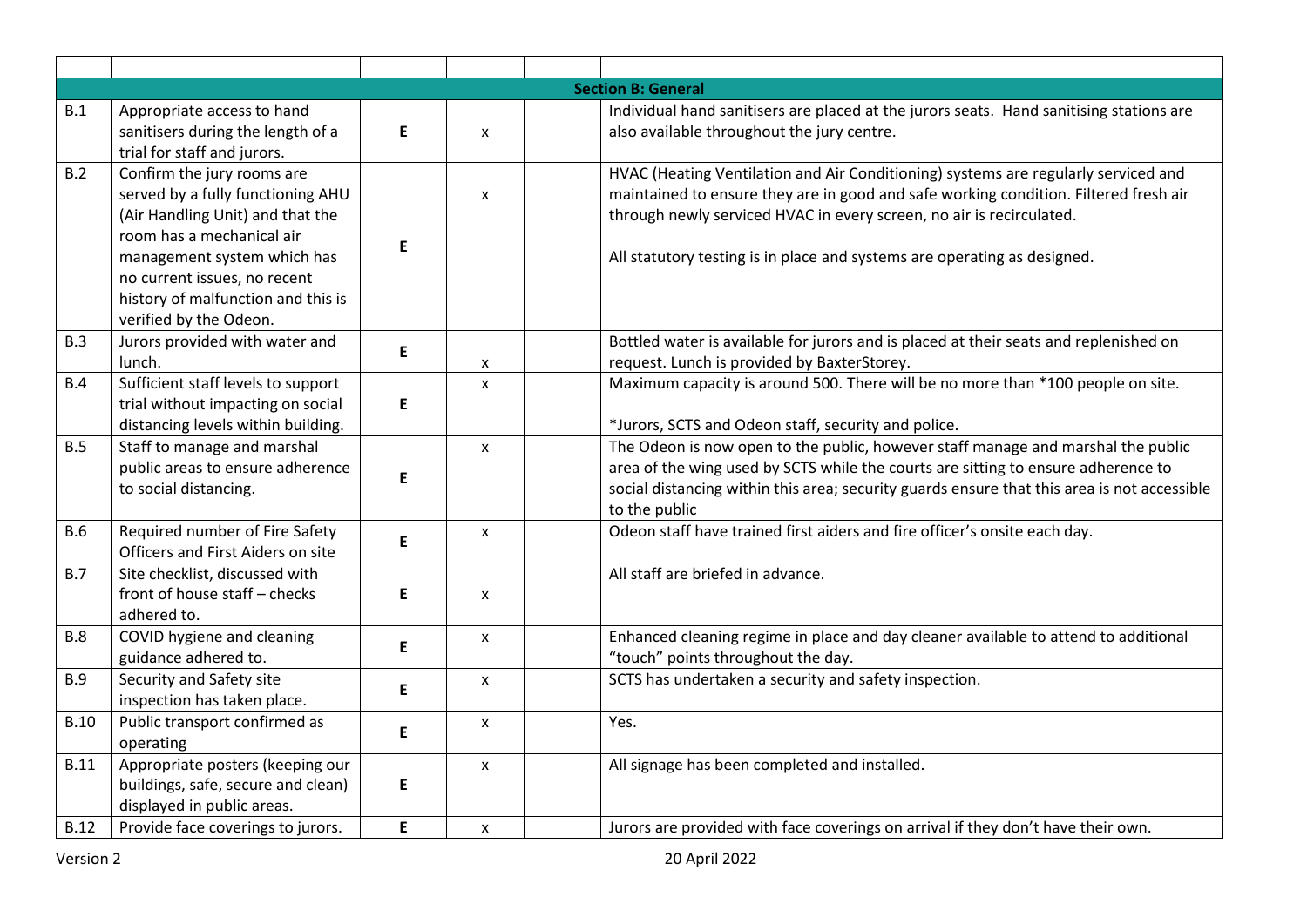| Section C: Police & Security |                               |  |  |  |                                                                                           |  |  |
|------------------------------|-------------------------------|--|--|--|-------------------------------------------------------------------------------------------|--|--|
|                              | Arrangements in place for     |  |  |  | The jury centre has appropriate levels of security officers on site. Security undertake a |  |  |
|                              | security and police presence. |  |  |  | hands-off search of each juror.                                                           |  |  |